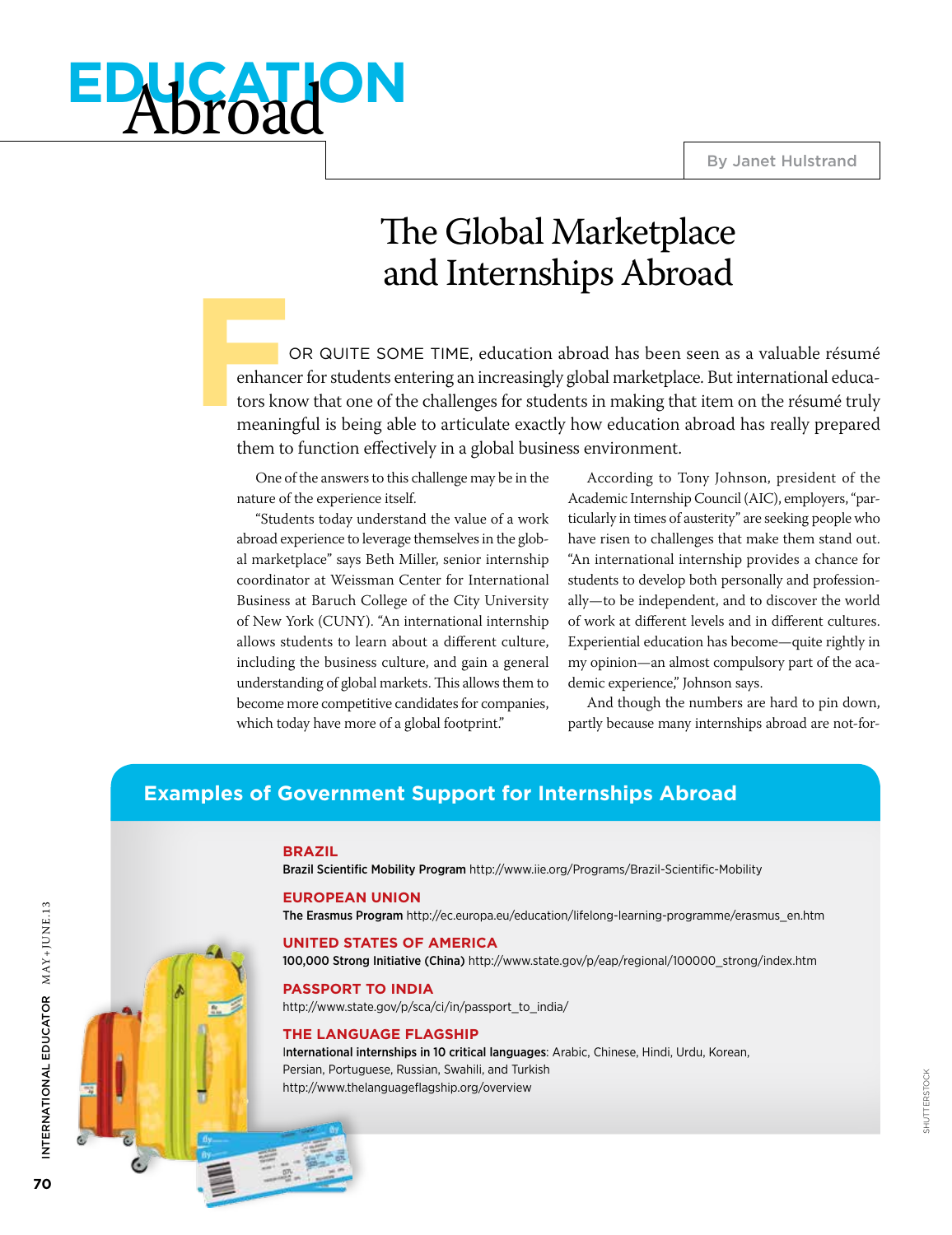### CollegeWeek Live

## I'M 6,700 MILES AWAY **BUT JUST A CONVERSATION AWAY FROM APPLYING.**

Get to know more than a million high school students like me, without spending a cent on travel.

### **JOIN THE CONVERSATION**



(800) 828-8222

- colleges@collegeweeklive.com
- Collegeweeklive.com/NAFSA

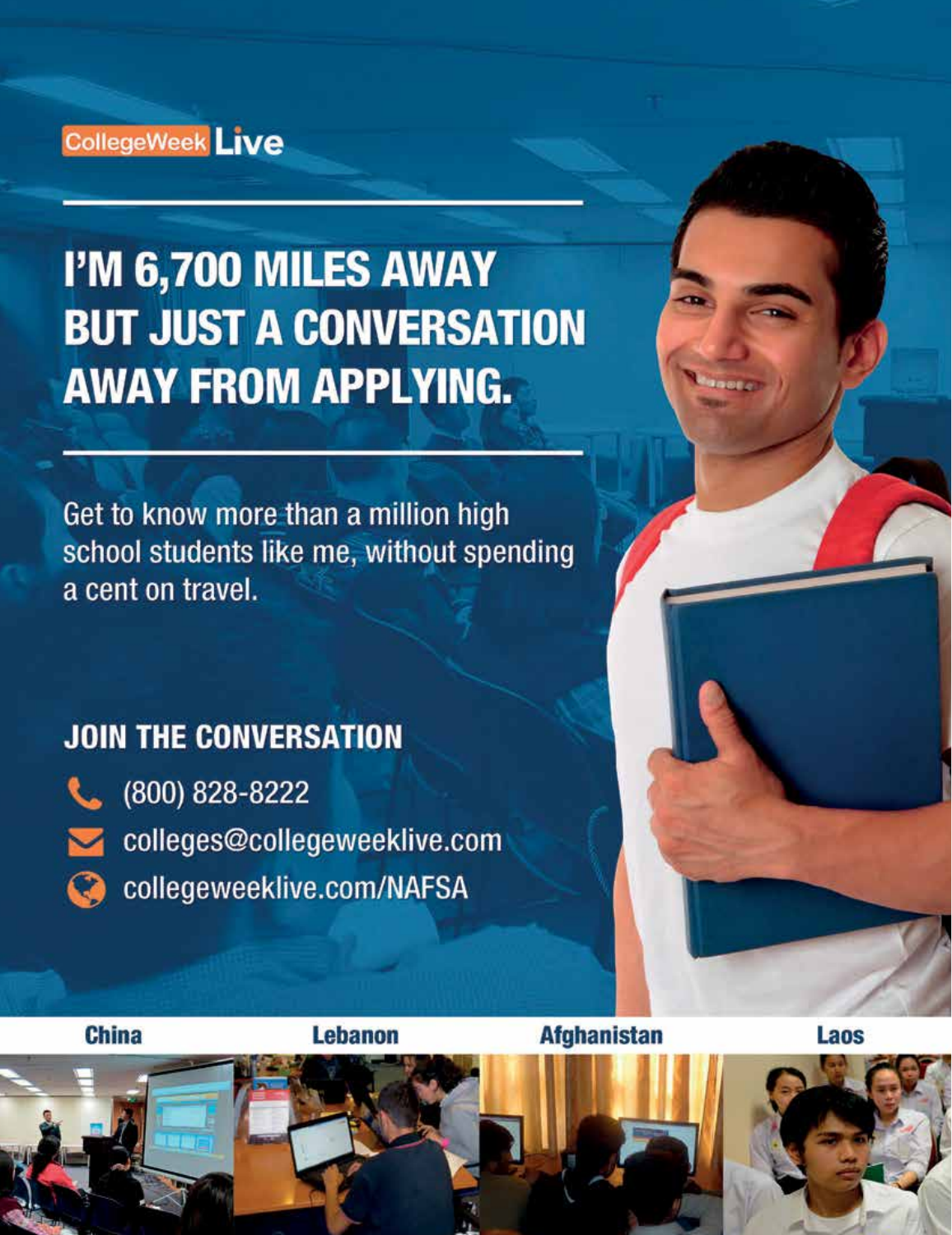credit and thus are difficult for institutions to track and report, it is pretty clear that there is a rapidly growing trend toward students doing internships abroad.

"U.S. students are beginning to explore going beyond traditional study abroad, and are seeking hands-on, practical experience in addition to what they can learn in the classroom," says Rajika Bhandari, deputy vice president of research and evaluation and director of the Center for Academic Mobility Research at the International Institute for Education (IIE). "The growth is quite dramatic. In the 2002 *Open Doors* report, about 7,000 U.S. students reported participating in internships abroad. By 2011 the number had grown to 25,000, a 241 percent increase in just ten years." (These statistics include both for-credit and not-for-credit internships.) And a January 2013 IIE report, *U.S. Students in China: Meeting the Goals of the 100,000 Strong Initiative*, says that of the more than 26,000 U.S. students who studied in China in 2011, 11,000 were involved in various notfor-credit experiences, including internships.

Going abroad for an internship can improve intercultural skills, which can be used in potential employment settings both abroad and in a student's own country as well.

"Having completed an overseas internship is seen by many employers as an added advantage, in that the student not only has professional experience, but has gained it abroad and, therefore, can bring new knowledge to the domestic organization," says Valerie Hoogstad, former director of international education at Australia Catholic University and current lecturer at Sydney University. "In addition, such a qualification is proof that students have learned to negotiate and work in teams with people in other cultures."

### **Meeting the Challenges of Internships Abroad**

"One major challenge is placing monolingual students," says Kristina Holubova, senior program director of internships abroad at Cultural Vistas, a nonprofit organization dedicated to facilitating connections between U.S. students and international visitors through international exchange. "Technical and science students are easier to place



Danielle Hemsley at Farmamundi with her boss and coworkers during her internship abroad

### **Interning Abroad in Spain**

HEN DANIELLE HEMSLEY GRADUATES from Baruch College, CUNY this spring,<br>she will have not just one but two internship experiences to put on her<br>resume—one of them in Spain. Last summer Hemsley spent eight weeks in<br>Valencia w she will have not just one but two internship experiences to put on her resume—one of them in Spain. Last summer Hemsley spent eight weeks in Valencia working for Farmamundi, an international nongovernmental organization (NGO), in their Área Logistica Humanitaria (ALH), which is involved in international disaster relief efforts. Her work involved market research about English-speaking NGOs that might be potential customers. "I reached out to various organizations, to build brand awareness of ALH," Hemsley says. Among the skills she developed and knowledge she gained, "I learned about business development. I strengthened my ability to conduct Internet research. I became more familiar with international companies and international websites. My Spanish improved. I learned about NGOs, and about Spanish and European culture. I learned how it feels to be far away from home in a place where you don't really speak the language. I now have an even greater appreciation for international students and immigrants in America. I also learned that I am more adventurous than I thought I was."

One thing she would change if she were to have such an opportunity again, Hemsley says, is to have better linguistic preparation. "If I had it to do over, I would go to Spain a few weeks before the internship began and take an immersion Spanish class. The communications barrier was one of the main challenges. I got creative in expressing myself through acting things out, and using my basic Spanish."

Hemsley plans to pursue a career in multicultural consumer insights marketing research. She believes that the experience she gained in her international internship will be invaluable. "It was a great opportunity to gain exposure to and learn more about Spanish culture and work practices. I was exposed to so much new cultural information, which will surely benefit my future career."

When asked what she would say to students considering an internship abroad, Hemsley says, "Do it! Be open-minded, and if you have opportunities to try new things, say yes, even if you're scared."

in English-only professional positions, but placements in the humanities and liberal arts often require at least basic skills in another language. Foreign language acquisition is of utmost importance, and we believe should be further encouraged in higher education."

Another major obstacle can be funding. At Baruch, a public institution, "for many students the biggest challenge is the financial commitment," says Miller. "Between the airfare, program fees, and so on, internships can cost anywhere from \$1,500 to \$8,000." Nevertheless, about 30 Baruch students participate in internships abroad each summer. The students do not receive credit for their internships, but all international interns at Baruch are provided with a scholarship that covers their airfare, an initiative made possible by the support of a foundation.

According to Katja Kurz, university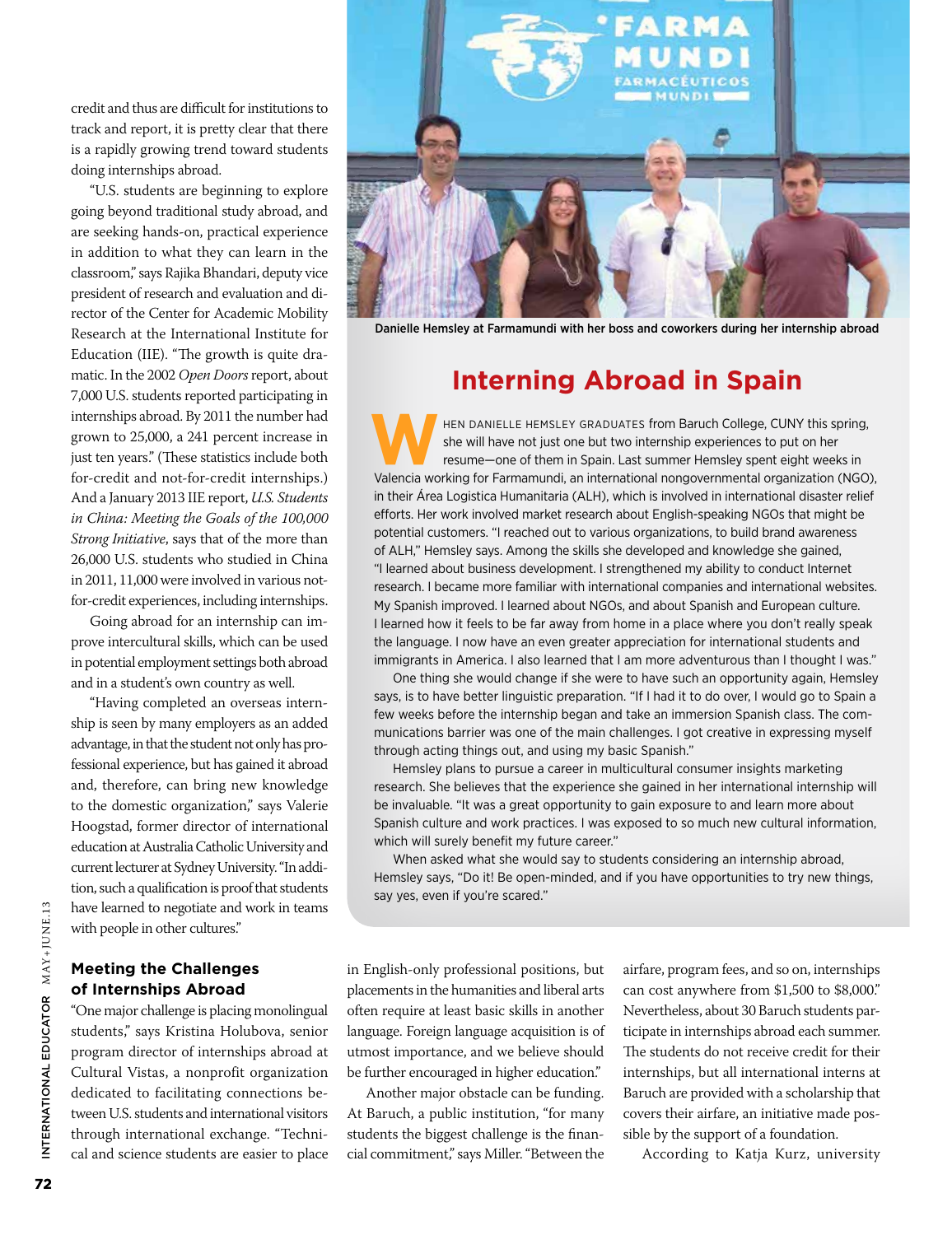

### Passion and excellence at City University of Hong Kong

CityU's innovative professional education primes students for success in today's rapidly changing world. Our research output creates new knowledge that boosts social and economic development globally. We consistently rank among the top universities in the world.

It's a winning combination.



Visit us at NAFSA booth 1844

www.cityu.edu.hk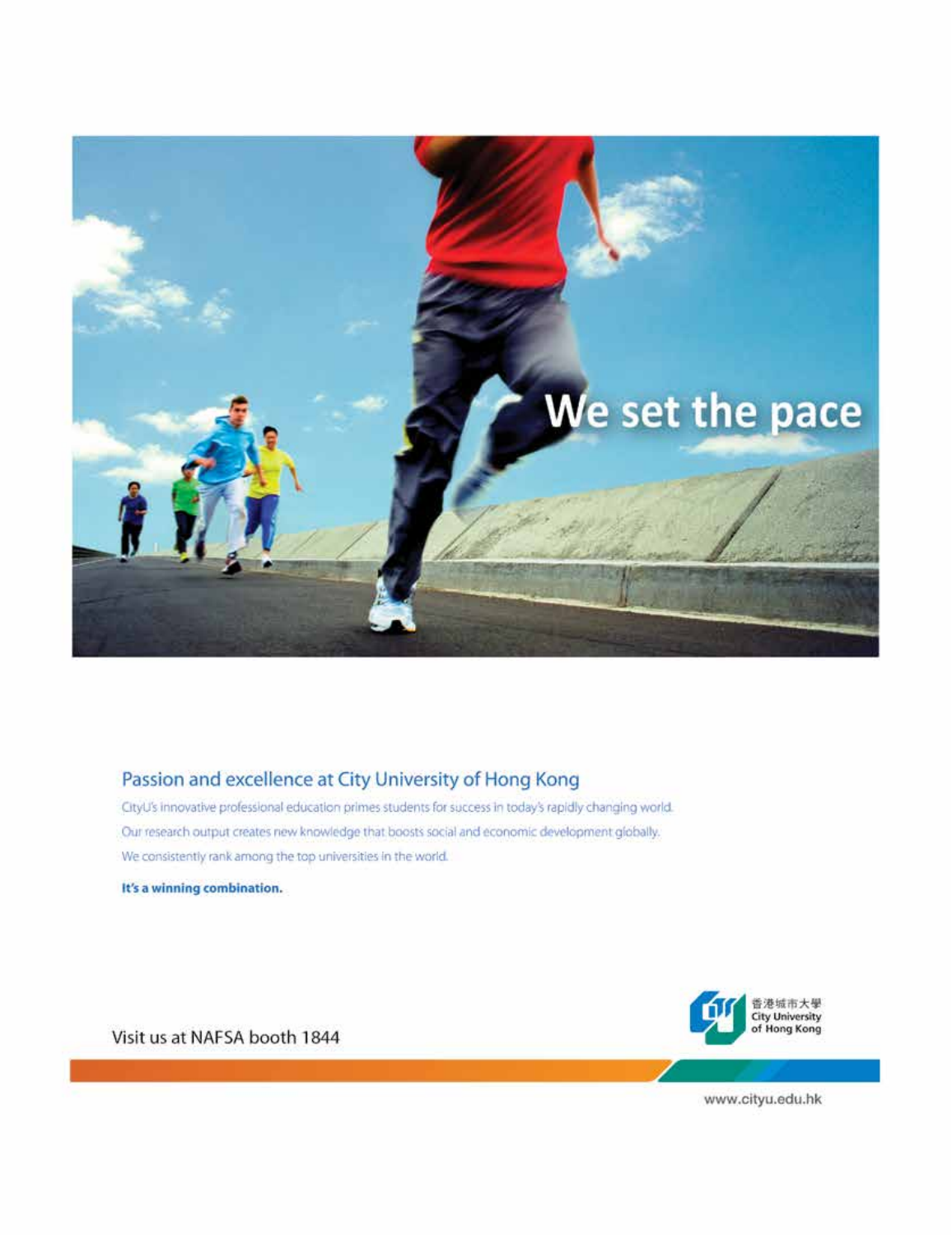relations coordinator at Cultural Vistas, "Efforts are being made to increase international mobility for students traditionally underrepresented in international exchange, for example STEM majors, Pell grant recipients, and minority and nontraditional students. We have recently launched several programs reflecting this trend, such as a fellowship specifically targeting STEM majors and students from underserved communities for professional experience abroad, and a joint project with the Halle Foundation for career perspectives in the STEM fields for students from historically black colleges and universities."

Not surprisingly, financial support helps grow the numbers. Governmental initiatives and public-private partnerships can help make internships abroad a viable prospect for students, and sometimes even a requirement.

"In Europe the trend [an escalation in international internships] started about 20 years ago, but it has definitely increased in the last seven years, in the context of the Erasmus program, in which internships abroad within the EU are supported financially by a grant," says Gabriele Abermann, coordinator of English and intercultural communication, information technology, and systems management at Salzburg University of Applied Sciences. She adds, "In the Austrian universities of applied sciences sector,

### *Have clear objectives and sufficient resources*

"Institutions need to commit time, resources, and research to the endeavor. Work abroad cannot be done with a 'cookie cutter' approach; each student wants and needs different things from an international work experience. Institutions need to know the immigration and legal ramifications of any international travel for a student."

*Beth Miller, senior internship coordinator, Weissman Center for International Business, Baruch College, CUNY*

#### *Prepare students for intercultural challenges*

"Intercultural awareness is necessary for an overseas internship. Students need to be made aware of many factors, more than just 'The food is different,' and 'They use words I don't understand.'"

*Valerie Hoogstad, former director of international education at Australia Catholic University and current lecturer at Sydney University* 

*Be sure that internship abroad opportunities are supported by and in compliance with your institution's policies for health, safety, and risk management.*

internships are a compulsory component in all bachelor programs, and an optional one in "The typical campus divide between academic affairs and student services must be transcended in order to encourage and support both curricular and not-for-credit internships. The same kinds of support provided for health and safety in study abroad (health insurance, travel registry, predeparture orientation, etc.) must also be provided for internships abroad. Ideally, support should also be provided for the learning itself through opportunities for structured reflection."

*William Nolting, director of education abroad, University of Michigan* 

### *Make sure to follow up in terms of integrating internships into the curriculum, and provide guidance for students in how to use their experience abroad in their career development.*

"I believe more attention needs to be given by institutions to students who are returning from these fantastic experiences. The job is not over when a student gets on the flight home. Students need help in channeling this new knowledge, wisdom, and experience into a meaningful tool that will help them both academically, and in their search for a career."

*Tony Johnson, president, Academic Internship Council*

quite a number of master's programs." And in government-supported initiatives in the United as well as elsewhere, internships are increasingly being seen as a central component in education abroad experiences.

### **The Role of Third-Party Providers**

Opinion is mixed on the pros and cons of using third-party providers for internships abroad. Johnson has set up programs in 11 different cities around the world. "I strongly believe that institutions are much better served by appointing a third-party provider who already has an infrastructure in the city of interest," he says. "These providers should have local staff on hand to deal with all the preparation and, once started, the managing of internship programs. Local knowledge is everything. Students should have strong preparation and orientation, as well as counseling available to them before and during the placement. This can only be done properly by





Discover where you'll study abroad at usac.unr.edu